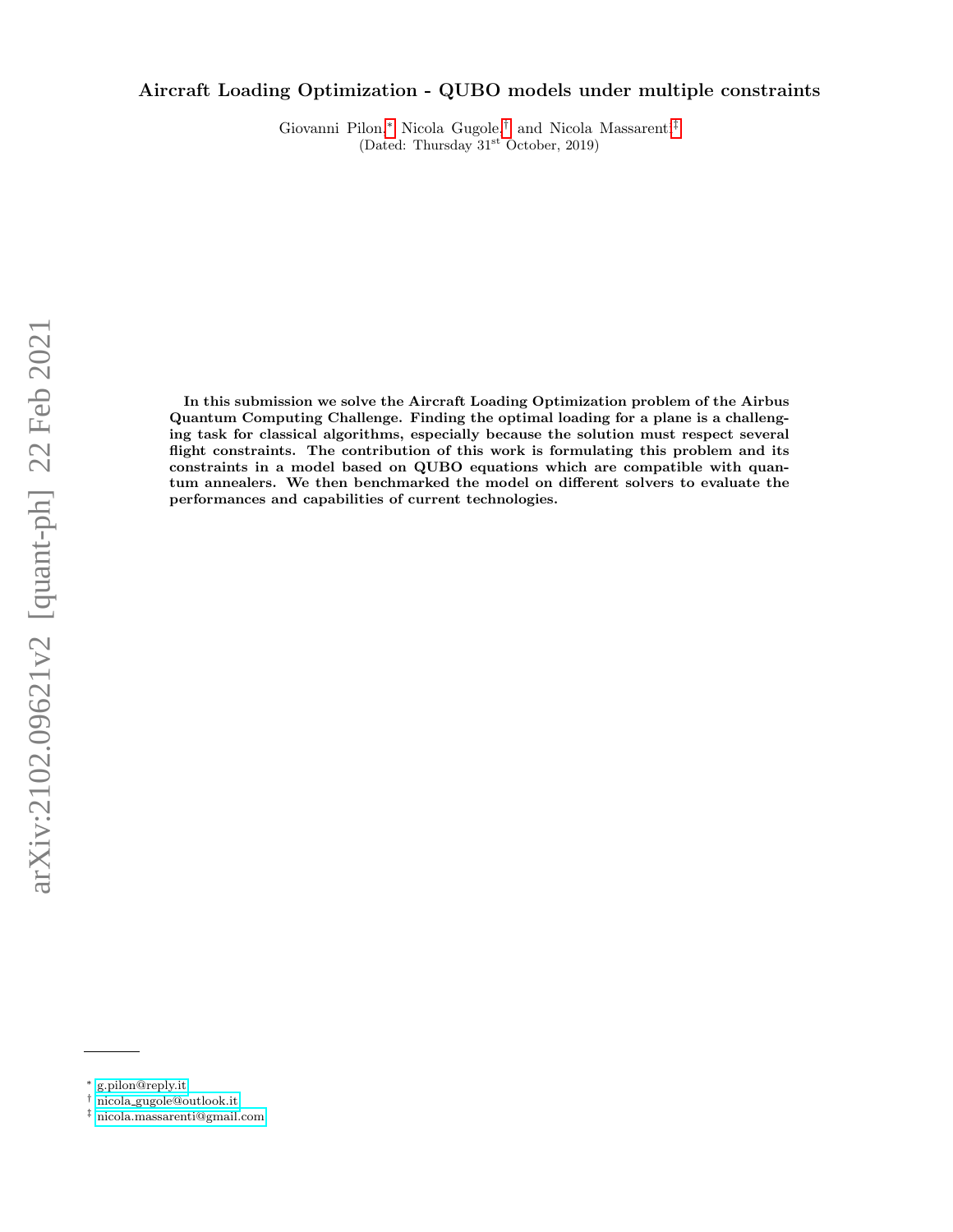## I. INTRODUCTION

The objective of the Aircraft Loading Optimization is to maximize the payload of the aircraft while respecting several flight constraints [\[4\]](#page-6-0). This problem can be viewed as an extension of the knapsack problem, a combinatorial optimization problem where the goal is to select the optimal set of items subject to a budget constraint. The knapsack problem can be written as a Quadratic Unconstrained Binary Optimization (QUBO) problem as showed in [\[1\]](#page-6-1).

QUBO Models are equivalent to the Ising problem formulation, and Quantum Annealers such as those developed by D-Wave Systems can be used as an optimization tool for these quadratic functions.

In this work we show that all the constraints of the Aircraft Loading Optimization Challenge proposed by Airbus can be written in QUBO form, hence by treating them as penalty functions it is possible to assemble a QUBO model whose solution respects all the Aircraft Loading constraints. We then present the results obtained with a classical solver for QUBO functions and with a D-Wave Quantum Annealer accessed through API.

#### II. SUBMISSION SUMMARY

In the section *Detailed Explanation* we present the problem and the modelling for each constraint. In section Implementation we explain the implementation and we present the used solvers. Finally in section Benchmarkig and performances we present the obtained results for both the Quantum Annealer and the classical solver.

## <span id="page-1-2"></span>III. DETAILED EXPLANATION

As noted in the introduction, the goal is to maximize the aircraft payload subject to multiple constraints:

- PL Payload Limits: The payload limits include conditions on the maximum capacity, the maximum allowed number of containers and their positions on the aircraft.
- CL Centre of Gravity Limits: The centre of gravity of the fully loaded aircraft must be within given bounds, moreover it must approach a given target value.
- SL Shear Limits: The shear of the fully loaded aircraft must be below a maximum shear curve.

We will handle the following types of containers:

- T1 Medium Size: Requires a single position.
- T2 Small Size: Requires half of a single position.

## T3 - Large Size: Requires two positions.

In the following,  $n$  will denote the total number of available containers and  $N$  the total number of available positions on the empty aircraft.

#### <span id="page-1-3"></span>A. Variables

We define the position assignment variables  $p_{i,j}$ ,  $i = 1, \ldots, n, j = 1, \ldots, N$ , such that

<span id="page-1-0"></span>
$$
\begin{cases} p_{i,j} = 1, & \text{if container } i \text{ occupies position } j \\ p_{i,j} = 0, & \text{otherwise} \end{cases}
$$
 (1)

We have a total of  $nN$  binary target variables. This value does not include all the possible supplementary binary variables, the slack variables. In order to keep the notation simple, from now on  $v_k$  will denote a generic slack variable and  $c_k$  its coefficient.

## B. Writing the Problem in QUBO Form

The goal is to write the problem in the QUBO form

<span id="page-1-1"></span>
$$
\min_{\mathbf{z}} f^{(tot)}(\mathbf{z}), \quad f^{(tot)}(\mathbf{z}) \doteq \mathbf{z}^T Q \mathbf{z}, \tag{2}
$$

where  $Q$  is a symmetric square matrix of constants and z is a binary vector containing all the binary target variables introduced in [\(1\)](#page-1-0) and the supplementary slack variables. If we use the notation

$$
\mathbf{p} \doteq (p_{i,j})_{i=1,\dots,n,j=1,\dots,N}
$$

$$
\mathbf{v} \doteq (v_k)_k
$$

we can consider **z** as the concatenation of **p** and **v**.

#### C. Objective Function

Each container i has a given mass  $m_i > 0$ . Our objective function will be

 $\overline{N}$ 

$$
f^{(obj)}({\bf p}) = - \sum_{i=1}^{n} \sum_{j=1}^{N} t_{i} m_{i} p_{i,j}
$$

where

$$
\begin{cases} t_i = 1, & \text{case T1 and T2} \\ t_i = \frac{1}{2}, & \text{case T3} \end{cases}
$$

Since  $f_{obj}(\mathbf{p})$  is linear in **p** it is compatible with the QUBO form of equation [\(2\)](#page-1-1). Maximizing the loaded weight is equivalent to finding the minimum of the objective function. In the following sections we explain in detail how the constraints of the problem can be treated as penalties that influence the value of the objective function.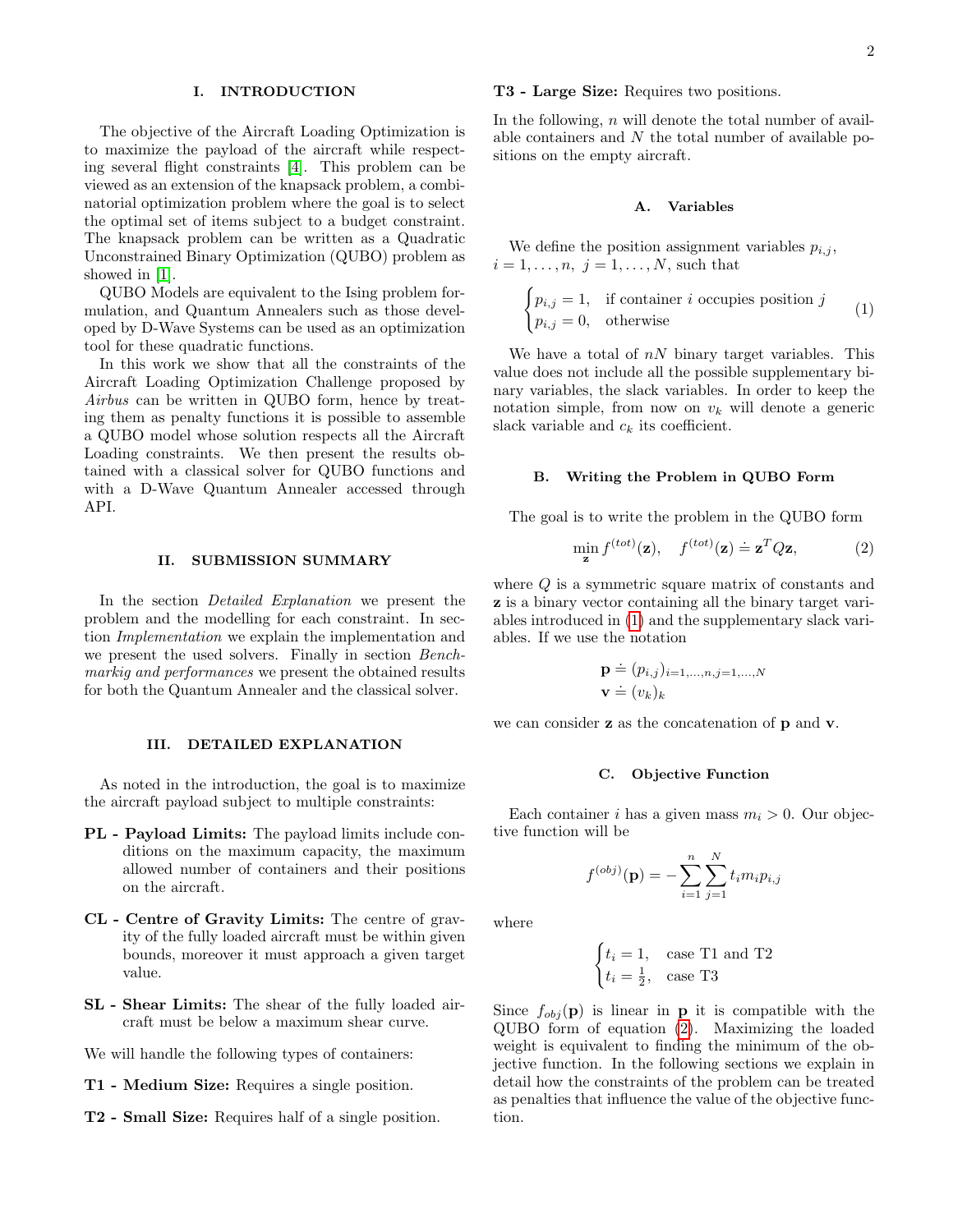## D. Penalty functions

The constraints of the problem are inequalities that must be respected by the solution. By default the QUBO formulation does not allow constraints, however, by rewriting these constraints as quadratic equations we can treat them as penalties that influence the value of the objective function (see [\[1\]](#page-6-1)). In particular these penalties are formulated in such a way that their value is zero for feasible solutions, and a positive amount for invalid solutions. The slack variables  $v_k$  need to be introduced in order to transform inequalities into equalities (see section [III J\)](#page-4-0). Each penalty should be multiplied by a positive constant to have comparable magnitude with the objective function, we denote these constant with  $P^{(-)}$ .

#### E. Payload Limits (PL)

The payload limits (step 1) are composed of several constraints.

 $(\overline{O})$  No-overlaps. The  $p_{i,j}$  variables must represent a disposition of containers that is physically possible. The no-overlaps condition imposes that each position is occupied at maximum by 1 medium/large container or by 2 small containers. For every position  $j = 1, \ldots, N$ , we impose

$$
\sum_{i=1}^{n} d_i p_{i,j} \le 1,
$$
\n
$$
\begin{cases}\nd_i = 1, & \text{case T1 and T3} \\
d_i = \frac{1}{2}, & \text{case T2}\n\end{cases}
$$
\n(3)

which can be translated into the penalty function

<span id="page-2-0"></span>
$$
f_j^{(\overline{O})}(\mathbf{p}, \mathbf{v}) = P^{(\overline{O})} \left( \sum_{i=1}^n d_i p_{i,j} + \sum_k c_k v_k - 1 \right)^2.
$$
 (4)

Equation [\(4\)](#page-2-0) assumes positives values if an improper amount of container is assigned to the same position j.

 $(D)$  No-duplicates. In the same way, each container must be assigned to only one position, except for large containers which must be assigned to 2 adjacent positions. We penalize every situation in which a container is assigned to a wrong amount of positions. To do this, for every container  $i = 1, \ldots, n$  we impose

<span id="page-2-1"></span>
$$
t_i \sum_{j=1}^{N} p_{i,j} \le 1,
$$
\n(5)

which can be translated into the penalty function

<span id="page-2-3"></span>
$$
f_i^{(\overline{D})}(\mathbf{p}, \mathbf{v}) = P^{(\overline{D})} \left( t_i \sum_{j=1}^N p_{i,j} + \sum_k c_k v_k - 1 \right)^2, \quad P^{(\overline{D})} > 0.
$$
\n(6)

(C) Contiguity for big containers. Equation [\(5\)](#page-2-1) ensure that a large container occupies two positions but does not grant the contiguity of the two positions. For this reason, only for large containers, we extend equation [\(5\)](#page-2-1) by requiring that

<span id="page-2-2"></span>
$$
\sum_{j=1}^{N-1} (p_{i,j} - p_{i,j+1})^2 + p_{i,1} + p_{i,N} = \sum_{j=1}^{N} p_{i,j}
$$
  

$$
\iff \sum_{j=1}^{N-1} p_{i,j} p_{i,j+1} = \frac{1}{2} \sum_{j=1}^{N} p_{i,j}.
$$
 (7)

Indeed, if  $\sum_{j=1}^{N} p_{i,j} = 2$  (large container case), we have

$$
\sum_{j=1}^{N-1} p_{i,j} p_{i,j+1} = 1,
$$

which is possible if and only if the selected positions are contiguous. Equation [\(7\)](#page-2-2) leads to

<span id="page-2-4"></span>
$$
f_i^{(C)}(\mathbf{p}) = P^{(C)}\left(\frac{1}{2}\sum_{j=1}^N p_{i,j} - \sum_{j=1}^{N-1} p_{i,j}p_{i,j+1}\right), \quad (8)
$$

 $P^{(C)} > 0$ . Equation [\(7\)](#page-2-2) already has degree two, for this reason it can't be treated like the other constraints (we can't raise it to power two to grant its positivity because it would generate a polynomial of order four, which is not compatible with the QUBO form). However, we can prove that the formulation of  $f^{(C)}(\mathbf{p})$  is already correct and consistent for proper values of  $P^{(\overline{D})}$  and  $P^{(C)}$ .

We need to prove that  $f^{(\overline{D})}(\mathbf{p}) + f^{(C)}(\mathbf{p})$  has positive value for unfeasible solutions and value zero for feasible solutions. From equations [\(6\)](#page-2-3) and [\(8\)](#page-2-4) we see that feasible solutions have a penalty of zero. It is trivial to see that  $f^{(D)}(\mathbf{p}) + f^{(C)}(\mathbf{p})$  is strictly greater than zero if  $\sum_{j=1}^{N} p_{i,j} = 1$ . We need to prove that the penalty value is strictly positive for the case  $\sum_{j=1}^{N} p_{i,j} > 2$ .

If we look at [\(8\)](#page-2-4) we see that  $f_i^{(C)}(\mathbf{p})$  can be negative, specifically

$$
f_i^{(C)}(\mathbf{p}) < 0 \implies \sum_{j=1}^N p_{i,j} > 2.
$$

but if we set

$$
P^{(\overline{D})}>2P^{(C)}
$$

we can guarantee that also in this case

$$
f^{(\overline{D})}(\mathbf{p}) + f^{(C)}(\mathbf{p}) > 0.
$$

*Proof.* If we substitute  $\sum_{j=1}^{N} p_{i,j} = m$ , then in the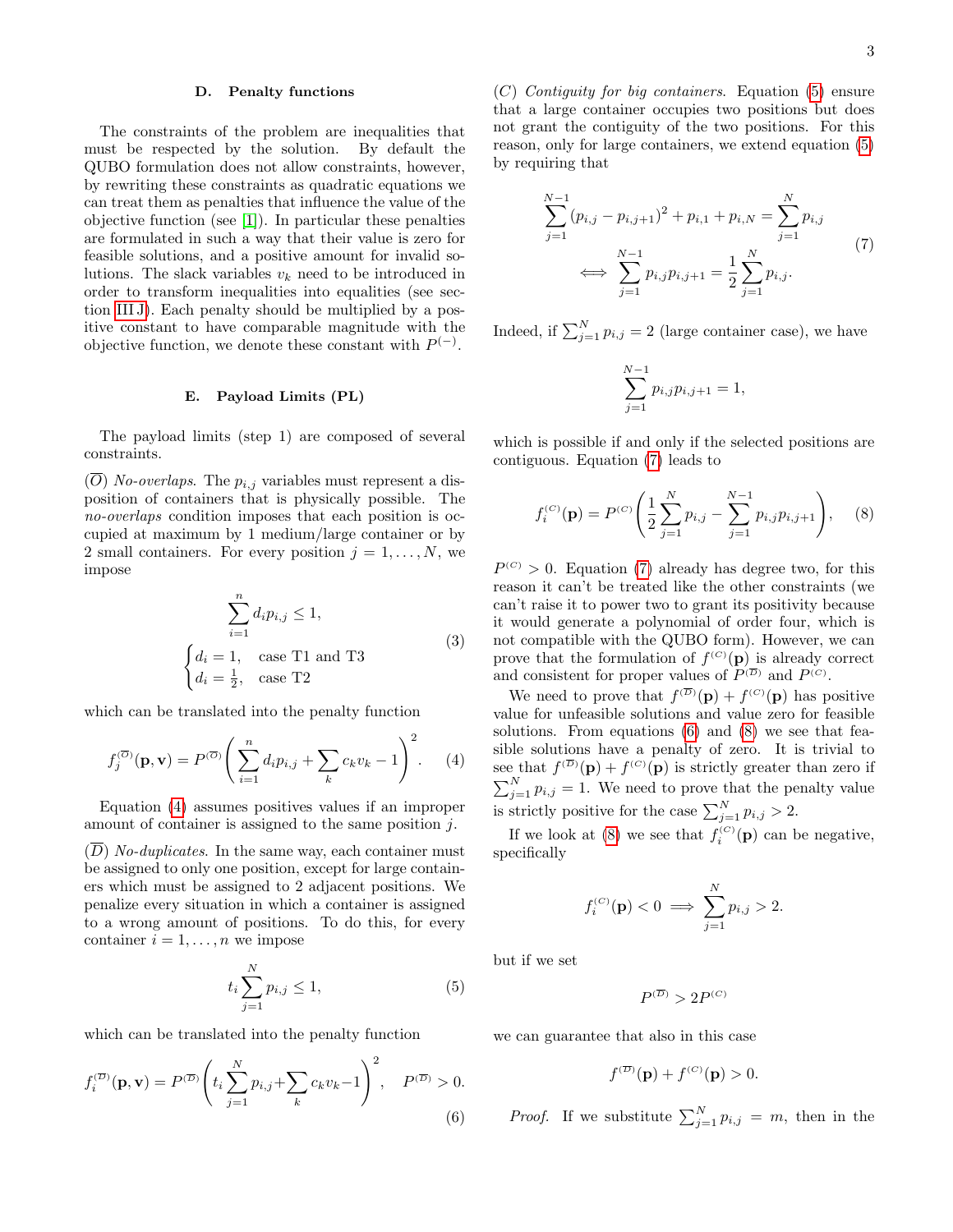worst case  $\sum_{j=1}^{N-1} p_{i,j} p_{i,j+1} = m-1$ , which gives

$$
f^{(\overline{D})}(\mathbf{p}) + f^{(C)}(\mathbf{p})
$$
  
=  $P^{(\overline{D})} \left( \frac{1}{2}m - 1 \right)^2 + P^{(C)} \left( \frac{1}{2}m - (m - 1) \right)$   
=  $\frac{1}{4} P^{(\overline{D})} (m - 2)^2 - \frac{1}{2} P^{(C)} (m - 2)$  (9)

Then

$$
f^{(\overline{D})}(\mathbf{s}, \mathbf{p}) + f^{(C)}(\mathbf{s}, \mathbf{p}) > 0 \iff P^{(\overline{D})} > \frac{2(m-2)}{(m-2)^2} P^{(C)}
$$

The series

$$
\frac{2(m-2)}{(m-2)^2}, \quad m > 2
$$

has maximum at  $m = 3$  and maximum value equal to 2.

 $(W)$  *Maximum capacity*. In order to respect the maximum payload capacity of the aircraft  $W_p$ , we introduce the constraint

$$
\sum_{i=1}^{n} \sum_{j=1}^{N} t_i m_i p_{i,j} \le W_p
$$

which we transform into the penality function

$$
f^{(W)}(\mathbf{p}, \mathbf{v}) = P^{(W)} \left( \sum_{i=1}^{n} \sum_{j=1}^{N} t_i m_i p_{i,j} + \sum_{k} c_k v_k - W_p \right)^2
$$

P  $P^{(W)} > 0.$ 

#### F. Centre of Gravity Limits (CL)

Given the length  $L > 0$  of the aircraft, we define the location of position  $j = 1, \ldots, N$  as

$$
x_j \doteq \frac{L}{N} \left( j - \frac{N}{2} \right) - \frac{L}{2N}.
$$

Again, this step involves the use of multiple constraints.

 $(C_t)$  Center of gravity - target. We require that the actual center of gravity  $\hat{x}_{cg}$  is equal to the target value  $x_{cg}^t$ :

$$
\hat{x}_{cg} \doteq \frac{\overline{x}_{cg}}{\underline{x}_{cg}} = \frac{\sum_{i=1}^{n} \sum_{j=1}^{N} t_i m_i p_{i,j} x_j + W_e x_{cg}^e}{\sum_{i=1}^{n} \sum_{j=1}^{N} t_i m_i p_{i,j} + W_e} = x_{cg}^t
$$

$$
\iff \overline{x}_{cg} = x_{cg}^t \underline{x}_{cg}
$$

where  $W_e$  is the mass of the aircraft without payload,  $x_{cg}^e$  is the corresponding center of gravity and  $x_j$  is the horizontal coordinate for position j (see section [III G\)](#page-3-0). Then we obtain the following penalty function

<span id="page-3-1"></span>
$$
f^{(C_t)}(\mathbf{p}) = P^{(C_t)} \left( \overline{x}_{cg} - x_{cg}^t \underline{x}_{cg} \right)^2, \quad P^{(C_t)} > 0. \quad (10)
$$

Moreover, we want that the actual center of gravity is within the interval  $[x_{cg}^{min}, x_{cg}^{max}]$  and we achieve this by adding the following penalty functions.

 $(C_l)$  Center of gravity - lower bound.

<span id="page-3-2"></span>
$$
f^{(C_l)}(\mathbf{p}, \mathbf{v}) = P^{(C_l)} \left( \overline{x}_{cg} - x_{cg}^{min} \underline{x}_{cg} - \sum_k c_k v_k \right)^2 \quad (11)
$$

 $(C_u)$  Center of gravity - upper bound.

<span id="page-3-3"></span>
$$
f^{(C_u)}(\mathbf{p}, \mathbf{v}) = P^{(C_u)} \left( \overline{x}_{cg} - x_{cg}^{max} \underline{x}_{cg} + \sum_k c_k v_k \right)^2 \tag{12}
$$

where  $P^{(C_1)}, P^{(C_u)} > 0$ . Equations [\(10\)](#page-3-1)-[\(11\)](#page-3-2)-[\(12\)](#page-3-3) are compliant with equation [\(2\)](#page-1-1).

Notice that the value of  $P^{(C_l)}$  and  $P^{(C_u)}$  should be higher than  $P^{(C_t)}$  because the upper and lower bound are hard constraints. However, by setting a high value for  $P^{(C_t)}$  it is possible to prioritize solution with an optimal center of gravity. In our implementation we choose  $P^{(C_l)} = P^{(C_u)} \approx 10 P^{(C_t)}$  to allow more flexible solutions.

## <span id="page-3-0"></span>G. Shear Limits (SL)

If we consider the symmetrical and linear case, then

$$
S^{max}(x) \doteq \begin{cases} S_0^{max}\left(\frac{L+2x}{L}\right), & x < 0\\ S_0^{max}\left(\frac{L-2x}{L}\right), & x \ge 0 \end{cases}, S_0^{max} > 0.
$$

Given the length  $L > 0$  of the aircraft, we define the location of position  $u = 1, \ldots, N$  as

$$
x_u \doteq \frac{L}{N} \left( u - \frac{N}{2} \right).
$$

By discretizing the integral provided by Airbus the actual shear force from the left at position  $u$  is

$$
\hat{S}^{l}(u) \doteq \sum_{i=1}^{n} \sum_{j=1}^{u} t_{i} m_{i} p_{i,j}, \quad u : x_{u} \leq 0
$$

and the actual shear force from the right at position  $u$  is

$$
\hat{S}^r(u) \doteq \sum_{i=1}^n \sum_{j=u+1}^N t_i m_i p_{i,j}, \quad u : x_u \ge 0
$$

In the following we consider the case where  $N$  is even.  $(S_l)$  *Shear - left.* We impose

<span id="page-3-4"></span>
$$
\hat{S}^{l}(u) \leq S^{max}(x_{u}), \quad u = 1, ..., \frac{N}{2}
$$
 (13)

which correspond to summing, for  $u = 1, \ldots, \frac{N}{2}$ 

$$
f_{x_u}^{(s_l)}(\mathbf{p}, \mathbf{v}) = P^{(s_l)} \left( \hat{S}^l(u) + \sum_k c_k v_k - S^{max}(x_u) \right)^2.
$$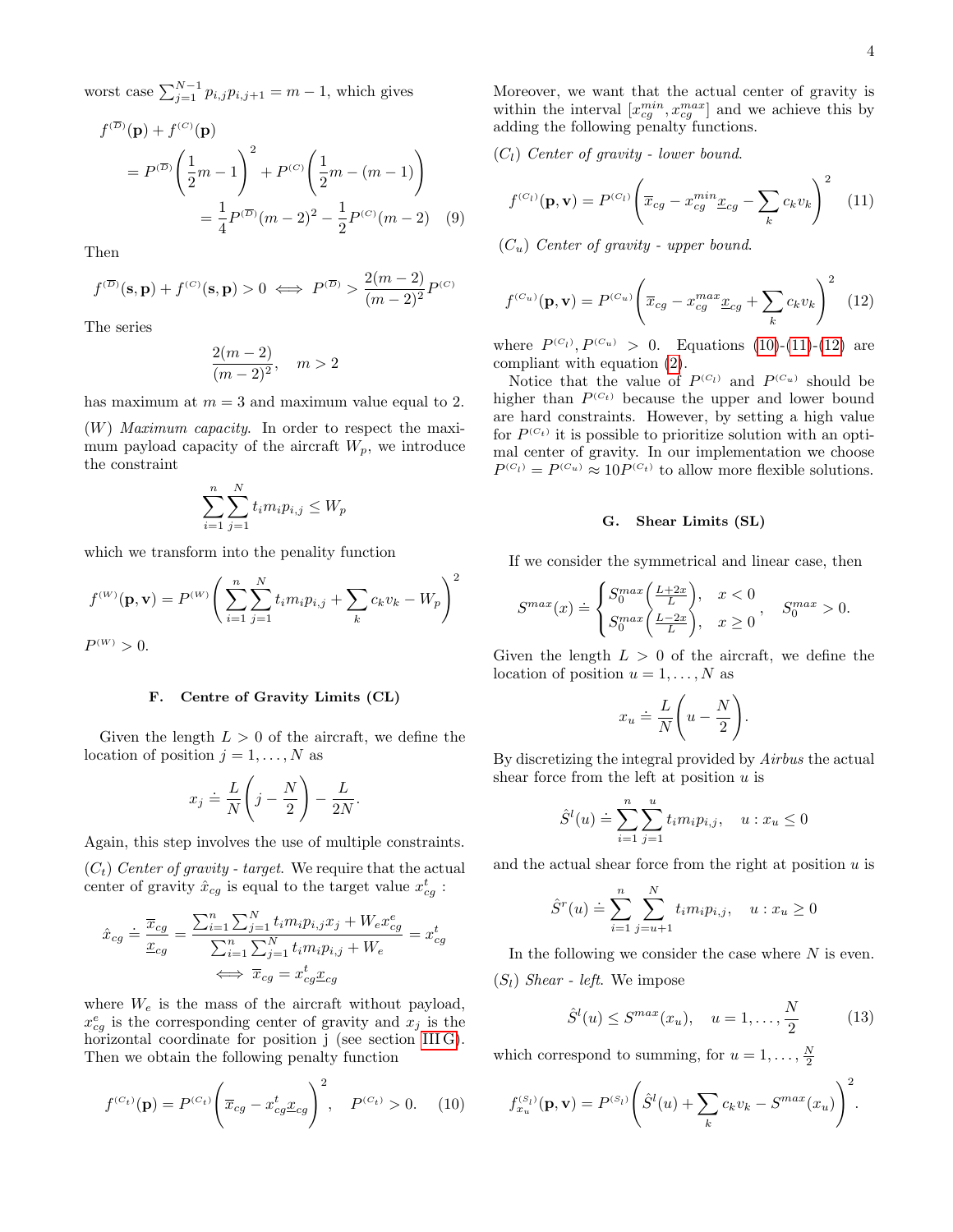where  $P^{(s_l)} > 0$ .

 $(S_r)$  Shear - right. We impose

<span id="page-4-1"></span>
$$
\hat{S}^r(u) \leq S^{max}(x_u), \quad u = \frac{N}{2}, \dots, N-1
$$
 (14)

which correspond to summing, for  $u = \frac{N}{2}, \ldots, N - 1$ 

$$
f_{x_u}^{(S_r)}(\mathbf{p}, \mathbf{v}) = P^{(S_r)}\left(\hat{S}^r(u) + \sum_k c_k v_k - S^{max}(x_u)\right)^2
$$

where  $P^{(S_r)} > 0$ .

The case N odd is similar; the main difference is that we have to consider the additional point  $x = 0$  as follows:

$$
\hat{S}^{l}(u) \leq S^{max}(x_{u}), \quad u = 1, ..., \lfloor \frac{N}{2} \rfloor
$$

$$
\hat{S}^{r}(u) \leq S^{max}(x_{u}), \quad u = \lfloor \frac{N}{2} \rfloor + 1, ..., N - 1
$$

$$
\hat{S}^{l}(\lfloor \frac{N}{2} \rfloor) + \sum_{i=1}^{n} \frac{t_{i}m_{i}p_{i, \lfloor N/2 \rfloor + 1}}{2} \leq S_{0}^{max}, \quad x = 0
$$

$$
\sum_{i=1}^{n} \frac{t_{i}m_{i}p_{i, \lfloor N/2 \rfloor + 1}}{2} + \hat{S}^{r}(\lfloor \frac{N}{2} \rfloor + 1) \leq S_{0}^{max}, \quad x = 0.
$$

Notice that this formulation is not bonded to the shape of the shear limit bound  $S^{max}(x_u)$ . In fact when writing equations [\(13\)](#page-3-4) and [\(14\)](#page-4-1) we don't need to make assumptions about the shape of  $S^{max}(x_u)$  (in the implementation we treated  $S^{max}(x_u)$  as an input).

## H. Total function

The total function is given by the sum of the object function and the penality functions, i.e., when  $N$  is even:

$$
f^{(tot)} = f^{(obj)}
$$
  
+  $f^{(W)} + \sum_{i=1}^{n} f_i^{(\overline{D})} + \sum_{i:i \text{ is } T3} f_i^{(C)} + \sum_{j=1}^{N} f_j^{(\overline{O})}$   
+  $f^{(C_t)} + f^{(C_t)} + f^{(C_u)}$   
+  $\sum_{u=1}^{N/2} f_{x_u}^{(S_t)} + \sum_{u=N/2}^{N-1} f_{x_u}^{(S_r)}$ 

and similarly for the case in which  $N$  is odd.

#### I. Penalties scaling

All the penalties should be opportunely scaled through their scaling coefficients  $P^{(-)}$ . In fact, the penalty functions and the objective functions should have the same magnitude. If a penalty function is order of magnitude lowers to the objective functions it becomes invisible for the solver, and the corresponding constraints will not be respected. Hence we calibrated the coefficients  $P^{(-)}$ through sampling of the objective and penalty functions. The  $P^{(-)}$  were increased until when the value of the penalties had at least the same magnitude of the objective function. It must be noted that the problem of calibrating the  $P^{(-)}$  is crucial for a correct implementation, but at the same time it can be a very hard task if multiple constraints conflict one with the other.

#### <span id="page-4-0"></span>J. Heuristic method for slack variables

Optimization problems with several constraints like this one need several slack variables. The method used to find the proper amount of slack variables must grant that the slack variables are enough but at the same time it should be parsimonious to avoid wasting resources (especially in this context where the problem dimension is a relevant issue).

A possible way to find the correct number of slack variables is to use a binary expansion method. Consider first a constraint in the form

$$
\boxed{\text{left side}} \le u, u \ge 0 \Rightarrow \exists s_u : \boxed{\text{left side}} + s_u = u
$$

We have

$$
0 \le s_u = u - \boxed{\text{left side}}
$$
  
 
$$
\le \max\{u - \boxed{\text{left side}}\} = u - \min\{\boxed{\text{left side}}\} \doteq \bar{u}
$$
  
(15)

There exists an integer  $r_u$  and a realization of binary variables  $\{v_k\}$  such that

$$
\bar{u}\approx \sum_{k=0}^{r_u} 2^k v_k.
$$

Then we replace the constraint left side  $\leq u$  by

$$
\overline{\text{ left side}} + \sum_{k=0}^{r_u} 2^k v_k = u.
$$

Similarly, a constraint of type left side  $\geq l$  can be replaced by

$$
\boxed{\text{left side}} - \sum_{k=0}^{r_l} 2^k v_k = l.
$$

Although it is theoretically possible to fine tune the amount of slack variables to use for a given dataset, this method guarantees that all the constraint upper bounds and lower bounds are reached for any possible input dataset.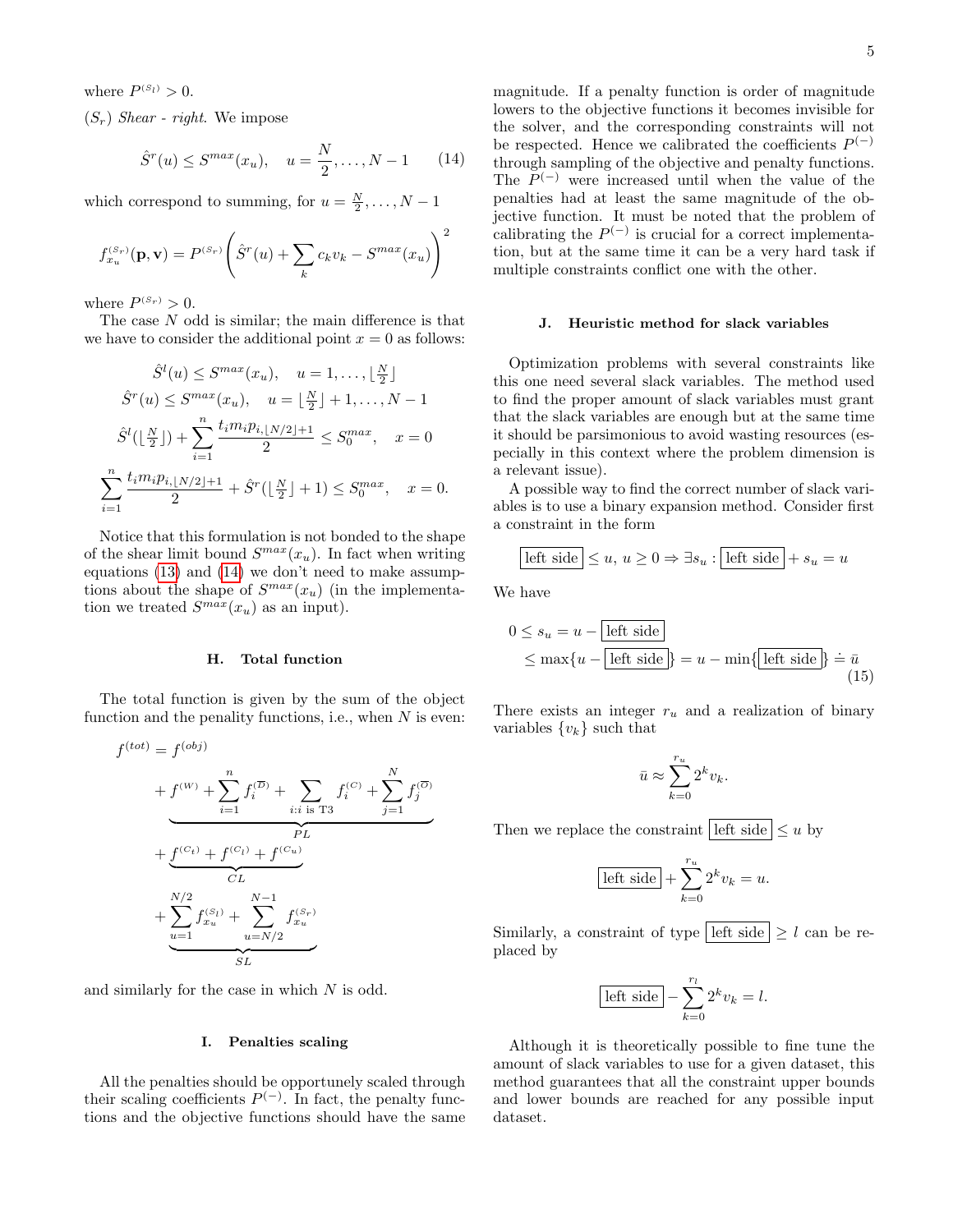## IV. IMPLEMENTATION

The model was coded in Python with the possibility of calling different solvers. Specifically we used:

- **QBsolv**: a classical solver for QUBO functions. QBsolv is an open-source solver released by D-Wave Systems [\[2\]](#page-6-2), it is based on Tabu-Search, a metaheuristic optimization algorithm. Due to his heuristic nature this solver does not grant to reach the optimum of the problem, however it is able to find good sub-optimal solutions of medium-size problems (∼ 1000 variables) in a short amount of time. For this reason *QBsolv* was useful to validate the model formalized in section [III.](#page-1-2) We ran this solver locally on a normal laptop.
- D-Wave 2000Q: a Quantum Annealer accessed through D-Wave API. One of the main problems of a real Quantum Annealer hides in the mapping from a QUBO function into a graph compatible with the hardware. In particular, the D-Wave quantum computer maps the QUBO function into a graph, called Chimera Graph. Our tests run on the lower noise D-Wave 2000Q (also called D-Wave  $2000Q_5$ , with 2048 physical qbits. The *Chimera* Graph of this quantum computer doesn't allow to map medium/big problems because the lattice of qubits isn't fully connected. To map the QUBO function to the Chimera Graph we used the default heuristic created by D-Wave. Although it is possible to customize the embedding into the Chimera Graph we did not explore this possibility. Being aware that the next generation of D-Wave annealers are expected to simplify the embedding we focused on the main challenges related to the modeling of the problem (the future Pegasus architecture will have over 5000 qbits, with a connectivity 2.5 times higher than the current one). Current anneling devices are still subject to various sources of imperfections and noise [\[3\]](#page-6-3), and in fact the obtained results present high variance and are often unfeasible solutions.
- Exact solver: a simple brute-force solver that finds the global optimum by testing all possible solution vectors. Since the time to brute-force the solution increases exponentially with the problem dimension we used this solver for very small instances of the problem. This solver does not actually brute-force through the QUBO model, but just through all the possible position assignment vectors p, searching for solution optimality and feasibility. In this way we reduce the computation time (the QUBO model is much harder to brute-force because it includes several slack variables).

## V. BENCHMARKING AND PERFORMANCES

This section shows the results obtained for the different solvers and different problem configurations. Section [V A](#page-5-0) presents examples of solutions obatained with the classical solver. Section [V B](#page-5-1) show the statistical performance of the classical solver over 500 test. Finally section [V C](#page-6-4) shows an analysis of the performance on a real Quantum Annealer. For both the solvers we used their default settings.

#### <span id="page-5-0"></span>A. Classical solver

Testing the performance of the implementation by means of a classical solver allows to verify the correctness of the model formalized in Section [III A.](#page-1-3)

The input data are shown in Tables [II](#page-7-0) and [I,](#page-7-1) describing the constraints and the containers specifics in compliance with the indications provided by Airbus, we added 5 large containers in the container dataset to prove that the model was capable of handling them correctly. For analyzing the performance of the model we developed several experiments involving a combination of the constraints PL, CL and SL, defined in Section [III.](#page-1-2)

#### 1. Examples

- *Case PL*. To benchmark the model we first tested the problem considering only the position assignment constraint and the capacity limit imposed to the cargo. The result of one the simulations is shown in Figure [1.](#page-9-0)
- Case  $PL+CL$ . In this benchmark the solution have to be such that all the containers are set in valid positions without exceeding the capacity limit (constraint PL) while keeping the center of gravity as close to the target as possible (constraint  $CL$ ). Figure [2](#page-10-0) shows one of the obtained solution with the set of constraints PL and CL.
- Case  $PL+CL+SL$ . The goal of this benchmark was to find a solution in compliance with the constraints PL, CS and SL. The results can be appreciated in Figure [3.](#page-10-1)

Tables [III](#page-8-0) shows the number of position assignment variables and slack variables used by each example.

#### <span id="page-5-1"></span>B. Classical solver - Benchmarking

In order to better analyze the performance of the model introduced in Section [III,](#page-1-2) we made 500 runs for each of the set of constraints  $(PL, PL+CL, PL+CL+SL)$ , keeping the parameters and input values constant through the runs.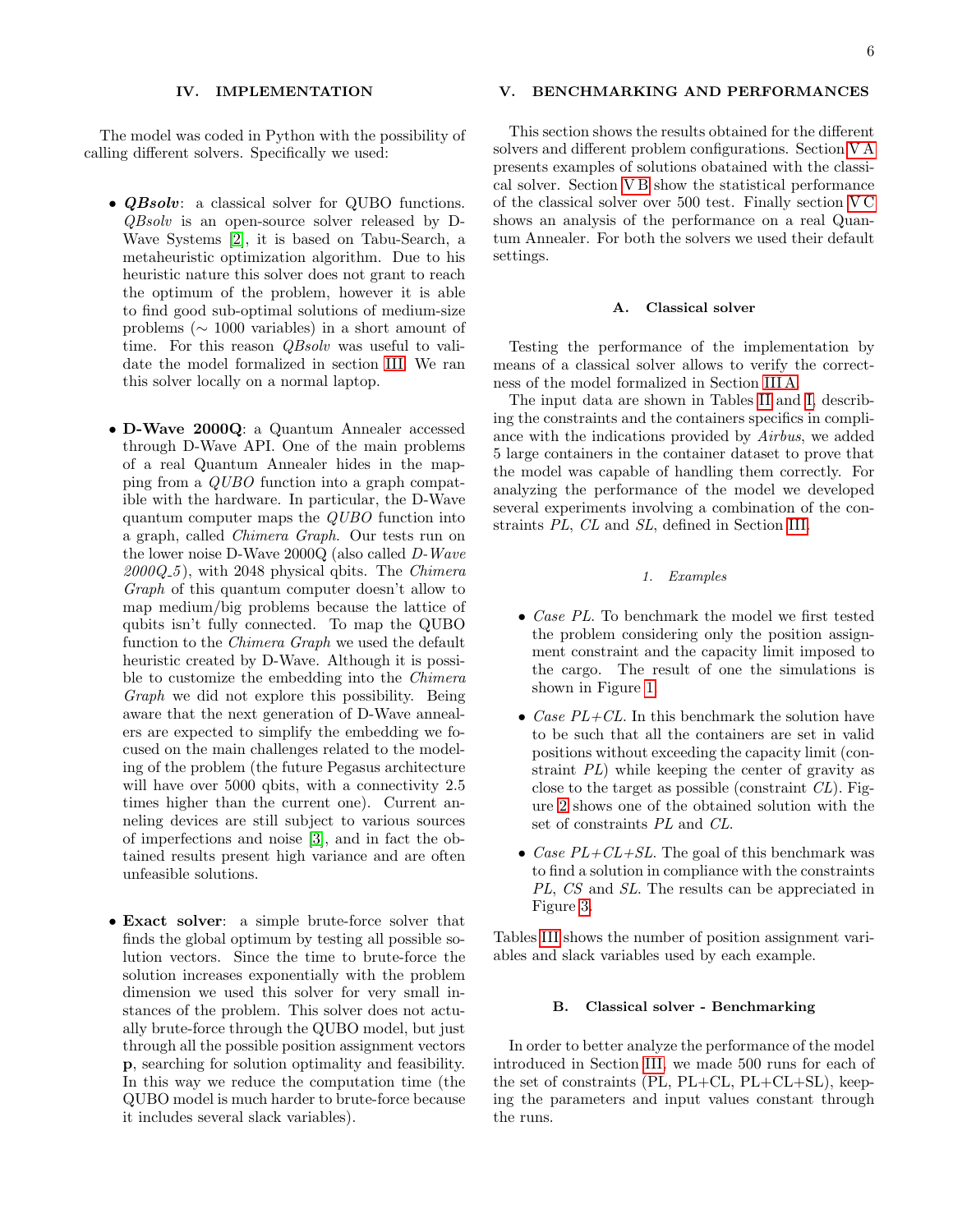- Average time to solution. Average times to solutions are presented in table [V.](#page-8-1) When constraints are added the time to solution is higher due to the additional slack variables.
- Success rate comparison. Table [IV](#page-8-2) shows the percentage of success rate for the different condition between the 3 main cases (PL, PL+CL, PL+CL+SL). For the Payload condition (PL) we consider it successful if the no-overlap, noduplication and maximum weight conditions are all satisfied. For the Center of gravity condition (CL) we consider it satisfied if the center of gravity of the solution is between  $x_{cg}^{min}$  and  $x_{cg}^{max}$ . Finally we consider the shear limit (SL) satisfied if the shear limit upper bound is respected in every position of the aircraft.
- Center of gravity. in table [IV](#page-8-2) we see that the center of gravity condition is almost always respected even if the constraint is not active. However, a detailed analysis of the results showed that activating the CL constraints did improve the center of gravity position. Figure [4](#page-10-2) shows the comparison of the distribution of center of gravity of the solution between the cases PL and PL+CL. As we can see, the second case provides a better distribution around the target, where both the left and right bounds are respected.
- Shear limit. When activating the SL constraint the improvement seems less detectable. Table [VI](#page-8-3) shows the comparison between the 3 main cases (PL, PL+CL, PL+CL+SL) with respect to the number of positions which led to incorrect values for the shear force. The amount of invalid positions decreases only slightly (this could be due to an imprecise calibration of the SL constraint or to conflicts between the center of gravity condition and the shear limit one, since both act on the disposition of the containers. Further analysis is needed for this case).

7

## <span id="page-6-4"></span>C. D-Wave 2000Q

When running experiments on the D-Wave 2000Q we used only the payload constraints (PL) and a problem with  $n = 6$ ,  $N = 4$ . The amount of slack variables  $v_k$ is automatically determined, as explained in section [III.](#page-1-2) The total number of variables is 48 (of which 24 are slack variables). In our tests this was the empirical limit for the mapping to the ChimeraGraph. We were not able to add the other constraints due to the additional slack variables that would be required.

The problem defined by Table [VII](#page-8-4) with maximum capacity equal to 8000 kg has been submitted 100 times to the D-Wave 2000Q. We compared the results with 100 runs of the QBsolv in terms of computational time and mean/max loaded weight. The results are presented in Table [VIII](#page-8-5) and [IX.](#page-8-6) *QBsolv* was always able to reach feasible solution, and reached the optimal solution 33% of the times. The D-Wave 2000Q was more noisy, hitting feasible solutions only 80% of the times and loading on average less weight on the aircraft.

## VI. CONCLUSION AND FURTHER DEVELOPMENTS

In conclusion QBsolv proved to be an efficient tool to validate the model, matching efficiently the exact solver for problem of small dimension. However, for problem of medium/big dimension it is difficult to estimate how far the solutions are from the optimal one. Since the modelling was completed successfully we believe that the only main points where the model could be further improved is a fine tuning of the penalties scaling and of the amount of slack variables used. The optimal solution would be an adaptive and automated selection of penalties and slack variables based on the input data that is submitted to the solver. For the solution through a Quantum Annealer a further development is to test the model on the next generation of D-Wave annealers (based on the Pegasus architecture) that will be released next year (2020).

- <span id="page-6-1"></span>[1] F. Glover, and G. Kochenberger. A Tutorial on Formulating and Using QUBO Models. 2019.
- <span id="page-6-2"></span>[2] F. Booth, S.P. Reinhardt, and A.Roy. Partitioning Optimization Problem for Hybrid Classical/Quantum Execution. 18 Oct. 2017.
- <span id="page-6-3"></span>[3] J. Brugger, C. Seidel, M. Streif, F.A. Wudarski, and A. Buchleitner. Quantum Annealing in the presence of disorder. 27 Dec. 2018.
- <span id="page-6-0"></span>[4] Airbus. Airbus Quantum Computing Challenge, Problem Statement n◦ 5, Aircraft Loading Optimization. 2019.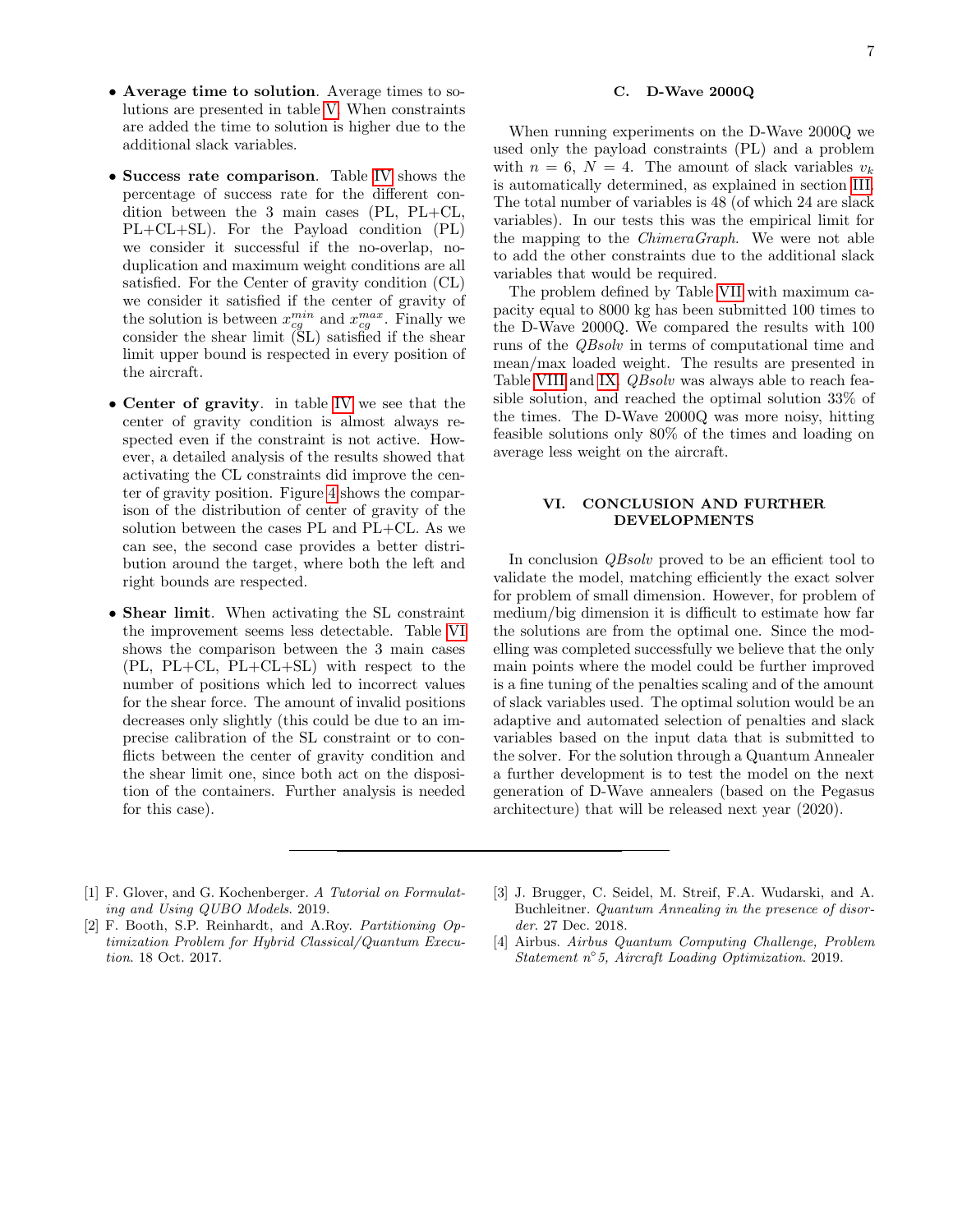# VII. APPENDIX: TABLES

<span id="page-7-1"></span>

| Symbol                                                  | Value              | Description                                                                |
|---------------------------------------------------------|--------------------|----------------------------------------------------------------------------|
|                                                         | Unit of measure    |                                                                            |
| N                                                       | 20 1               | Number of available positions                                              |
| n                                                       | $35 \; [1]$        | Number of available containers                                             |
| L                                                       | $40 \vert m \vert$ | Length of the payload area on the aircraft                                 |
| $W_{max}$                                               | 40000 [ $Kg$ ]     | Maximum payload capacity of the aircraft in kg                             |
| $W_e$                                                   | 120000 [Kg]        | Mass of the aircraft without payload in kg (ready for flight)              |
| $S_{max}$                                               | $26000$ [N]        | Max shear force                                                            |
| $x_{cg}^{min}$                                          | $-0.1 \cdot L$     | Minimum allowed centre of gravity position of the aircraft (forward limit) |
|                                                         | $0.2 \cdot L$      | Maximum allowed centre of gravity position of the aircraft (aft limit)     |
| $\begin{matrix} x_{cg}^{max} \ x_{cg}^{t} \end{matrix}$ | $0.1 \cdot L$      | Target centre of gravity position of the aircraft                          |

TABLE I: Parameter values used for testing the local solver.

<span id="page-7-0"></span>TABLE II: Container data used for testing the local solver.

| $\overline{\text{Cont}}$ ainer | $\overline{\text{Container}}$                     | Container |
|--------------------------------|---------------------------------------------------|-----------|
| ID                             | type                                              | mass (kg) |
| $\overline{1}$                 | $\mathbf 1$                                       | 2134      |
| $\overline{2}$                 | $\mathbf 1$                                       | 3455      |
| 3                              | $\mathbf 1$                                       | 1866      |
| $\overline{4}$                 | $\overline{1}$                                    | 1699      |
| $\overline{5}$                 | $\overline{1}$                                    | 3500      |
| $\overline{6}$                 | $\mathbf 1$                                       | 3332      |
| $\overline{7}$                 | $\mathbf 1$                                       | 2578      |
| 8                              | $\mathbf{1}$                                      | 2315      |
| $\overline{9}$                 | $\overline{1}$                                    | 1888      |
| 10                             | $\mathbf 1$                                       | 1786      |
| 11                             | $\overline{1}$                                    | 3277      |
| 12                             | $\mathbf{1}$                                      | 2987      |
| 13                             | $\mathbf{1}$                                      | 2534      |
| 14                             | $\mathbf 1$                                       | 2111      |
| 15                             | $\overline{1}$                                    | 2607      |
| 16                             | $\mathbf{1}$                                      | 1566      |
| 17                             | $\mathbf{1}$                                      | 1765      |
| 18                             | $\mathbf 1$                                       | 1946      |
| 19                             | $\mathbf{1}$                                      | 1732      |
| 20                             | $\overline{1}$                                    | 1641      |
| 21                             | $\overline{2}$                                    | 1800      |
| 22                             | $\overline{2}$                                    | 986       |
| 23                             |                                                   | 873       |
| 24                             |                                                   | 1764      |
| 25                             |                                                   | 1239      |
| 26                             |                                                   | 1487      |
| 27                             | $\begin{smallmatrix}2&2\2&2\2&2\end{smallmatrix}$ | 769       |
| 28                             |                                                   | 836       |
| 29                             | $\overline{2}$                                    | 659       |
| 30                             | $\overline{2}$                                    | 765       |
| 31                             | 3                                                 | 3132      |
| 32                             | 3                                                 | 3530      |
| 33                             | 3                                                 | 3892      |
| 34                             | 3                                                 | 3464      |
| 35                             | 3                                                 | 3282      |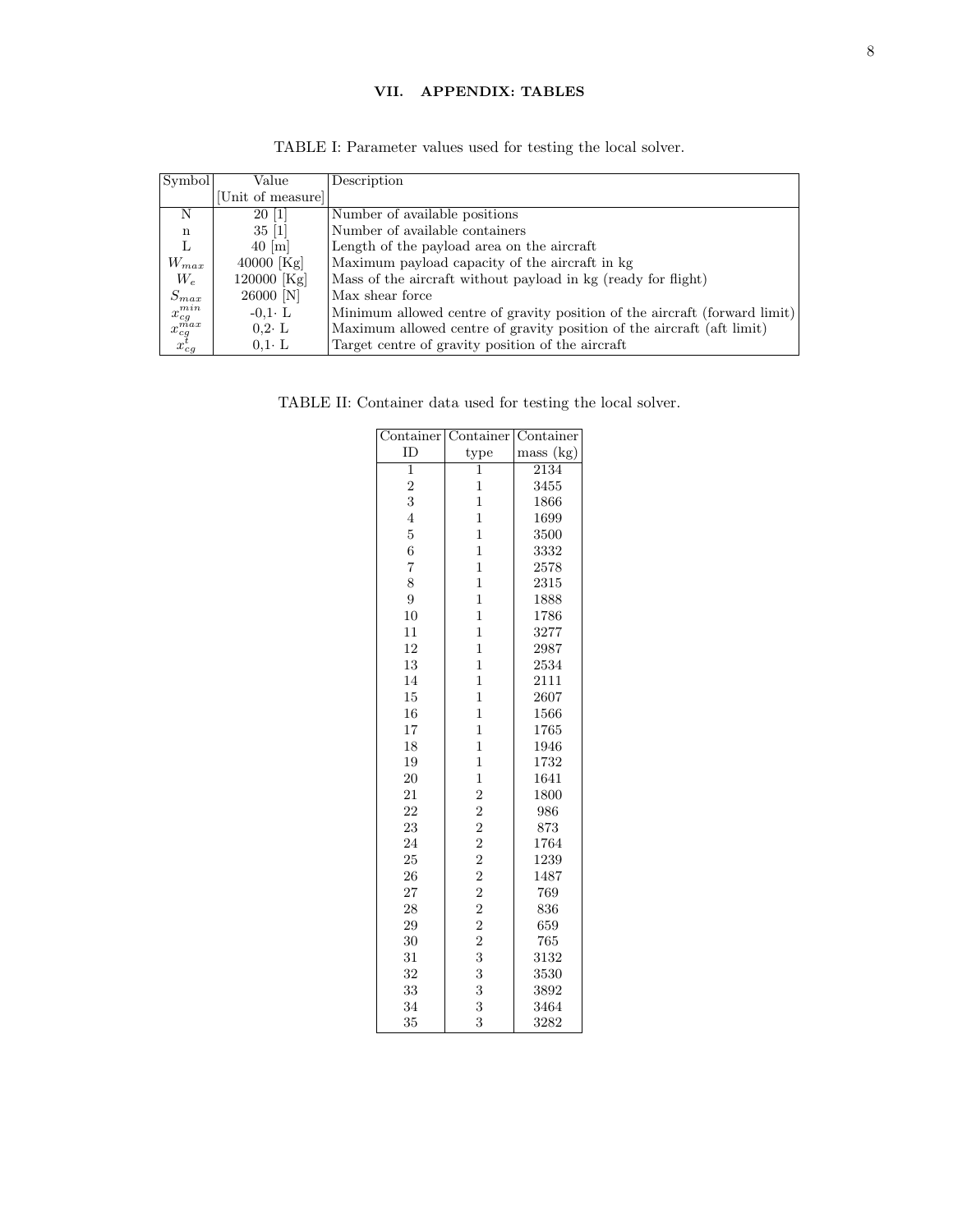| Case       | Pos. assignment | Slack     |
|------------|-----------------|-----------|
|            | variables       | variables |
| PL.        | 700             |           |
| $PL+CL$    | 700             | 118       |
| $PL+CL+SL$ | 700             | 386       |

TABLE III: Number of slack variables used in the examples.

<span id="page-8-2"></span><span id="page-8-1"></span><span id="page-8-0"></span>TABLE IV: Success rate for the different aircraft loading conditions for the different set of constraints

| Case                |       | $\%$ valid PL $\%$ valid CL $\%$ valid SL |        |
|---------------------|-------|-------------------------------------------|--------|
| PL.                 | 94.4% | 99.6%                                     | 58.4\% |
| $PL+CL$             | 98.0% | 100%                                      | 63.0%  |
| $\mathrm{PL+CL+SL}$ | 97.2% | 100%                                      | 65.6%  |

TABLE V: Mean time to solution over 500 tests

| Case         | Time (s)          |
|--------------|-------------------|
| PL.          | $32.9 \text{ s}$  |
| $PL+CL$      | $35.5 \mathrm{s}$ |
| $ PL+CL+SL $ | $38.2~\mathrm{s}$ |

<span id="page-8-4"></span><span id="page-8-3"></span>TABLE VI: Shear force errors percentages (0 errors means that all the positions respect the shear limits, 1 error means that one position broke the shear limit and so on).

| Case       | $\%$   |        |          | $(\text{errors}=0)$  % $(\text{errors}=1)$  % $(\text{errors}=2)$  % $(\text{errors}\geq3)$ |
|------------|--------|--------|----------|---------------------------------------------------------------------------------------------|
| PI.        | 58.4\% | 23.6%  | 8.6%     | $9.4\%$                                                                                     |
| $PL+CL$    | 63.0%  | 21.6\% | $10.4\%$ | $5.0\%$                                                                                     |
| $PL+CL+SL$ | 65.6%  | 24.2\% | $4.8\%$  | $5.4\%$                                                                                     |

TABLE VII: Container data for the experiment on the D-Wave 2000Q.

|    | Container   Container   Container |           |
|----|-----------------------------------|-----------|
| ID | type                              | mass (kg) |
|    |                                   | 2134      |
| 2  |                                   | 3455      |
| 3  |                                   | 1866      |
|    |                                   | 1699      |
| 5  |                                   | 3500      |
| 6  |                                   | 3332      |

<span id="page-8-6"></span><span id="page-8-5"></span>TABLE VIII: Average time to solution, feasibility and optimality for QBsolv and D-Wave 2000Q. The connection delay is not included (only computation time).

| $\boldsymbol{\mathrm{exact}}$ | 104.3 |      |       |
|-------------------------------|-------|------|-------|
| qbsolv                        | 0.161 | 100% | 33%   |
| dwave l                       | 0.072 | 80%  | $4\%$ |

TABLE IX: Max and Mean solution weight for QBsolv and D-Wave 2000Q

|                               |      | Solver   Max Sol. weight   Mean Sol. weight |
|-------------------------------|------|---------------------------------------------|
| $\boldsymbol{\mathrm{exact}}$ | 7500 |                                             |
| $q_{\text{b}}$                | 7500 | 7394.8                                      |
| dwave                         | 7500 | 4304.0                                      |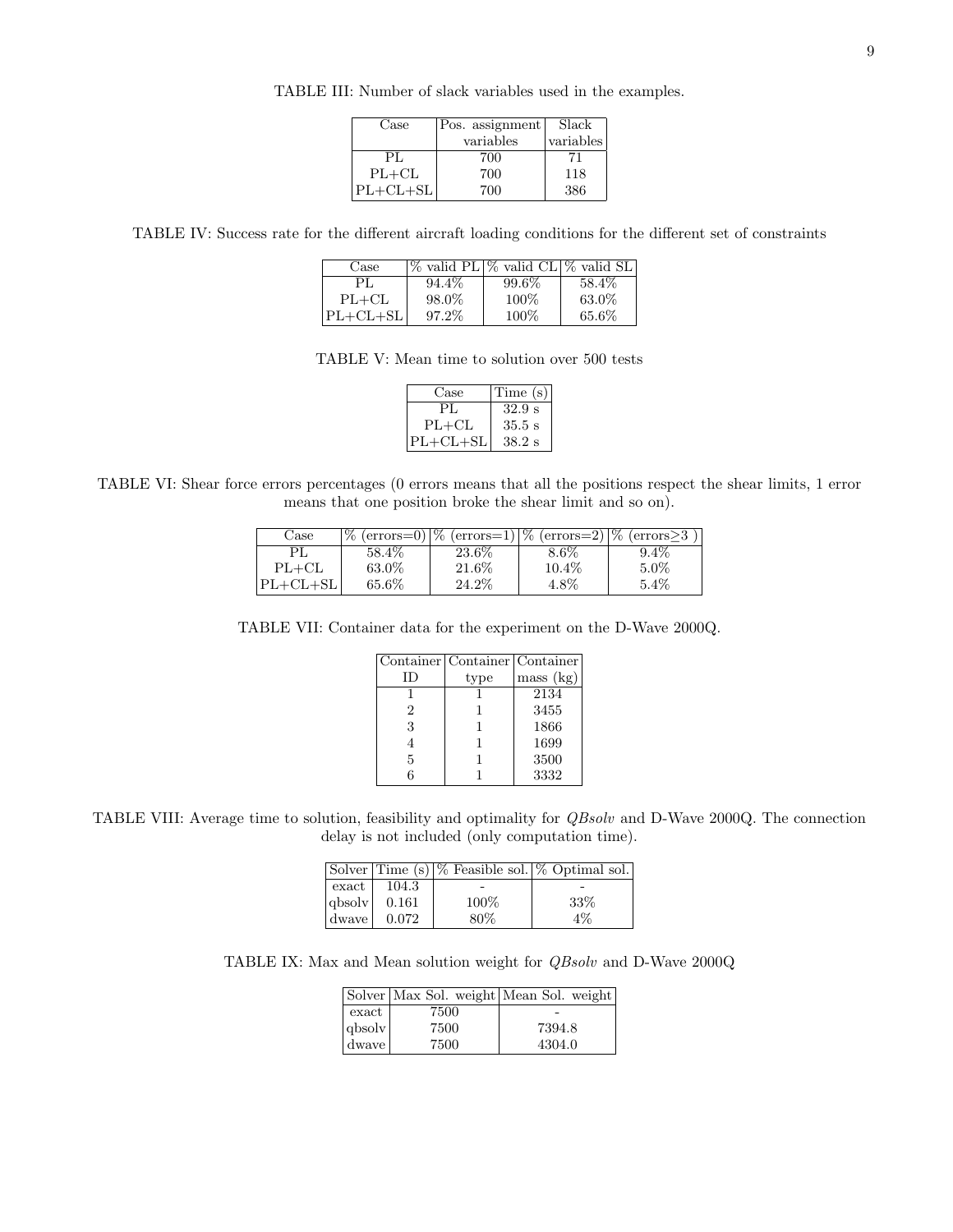## VIII. APPENDIX: IMAGES



<span id="page-9-0"></span>FIG. 1: Result of the computation with the local solver *Qbsolv* with  $n = 35$ ,  $N = 20$ , with parameters of Tables [II](#page-7-0) and [I](#page-7-1) and constraint PL.

(a) Output configuration obtained with the local solver QBsolv, using all the PL constraints except for  $f^{(W)}$ . The abscissa represents the available slots on the aircraft, the ordinate represents the containers, hence position  $j$ contains container i if cell  $p_{i,j}$  of the matrix is colored in blue. As it can be observed, each position assignment is correct: the lines reserved to medium containers have only one colored cell both in the horizontal and vertical direction, the lines reserved to small containers have only one colored cell horizontally and maximum two vertically, those reserved to big containers have exactly two colored cells horizontally and exacly one vertically.



(b) Disposition of the containers of the cargo using all the PL constraints except for  $f^{(W)}$ : all the available positions are occupied, with a total resulting mass of 47739 kg. The red boxes are the containers of type  $T1$ , the green boxes are the containers of type  $T2$  and the blue boxes are the containers of type T3.



(c) Disposition of the containers of the cargo, using all the PL constraints, with a total resulting mass of 39616 kg. There are empty spaces because the maximum weight is almost saturated  $(W_{max} = 40000 \text{ kg}).$